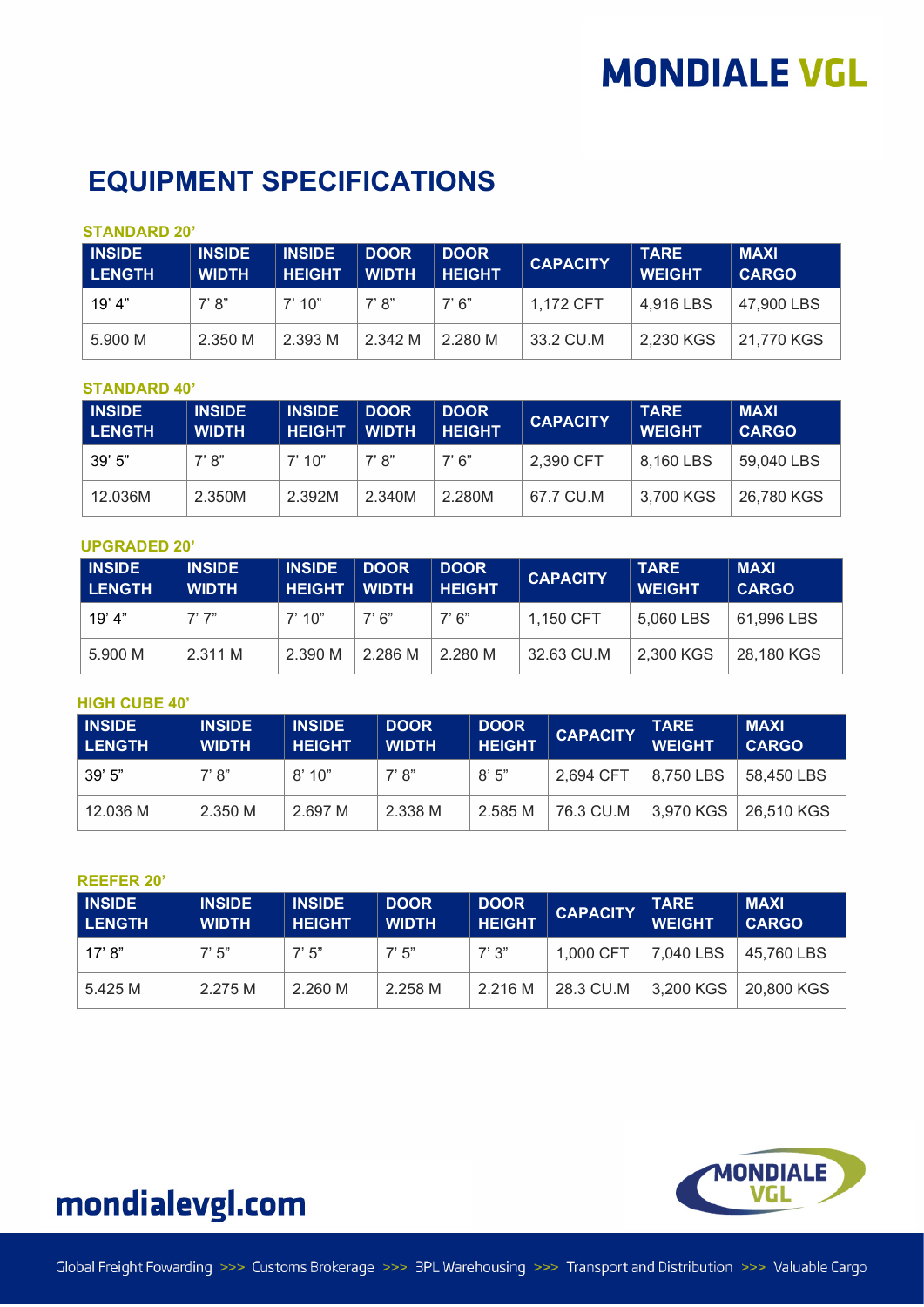### **EQUIPMENT SPECIFICATIONS**

### **REEFER 40'**

| <b>INSIDE</b><br><b>LENGTH</b> | <b>INSIDE</b><br><b>WIDTH</b> | <b>INSIDE</b><br><b>HEIGHT</b> | <b>DOOR</b><br><b>WIDTH</b> | <b>DOOR</b><br><b>HEIGHT</b> | <b>CAPACITY</b> | <b>TARE</b><br><b>WEIGHT</b> | <b>MAXI</b><br><b>CARGO</b> |
|--------------------------------|-------------------------------|--------------------------------|-----------------------------|------------------------------|-----------------|------------------------------|-----------------------------|
| 37' 8''                        | 7'5''                         | $7'$ $2"$                      | 7'5''                       | 7'10''                       | 2,040 CFT       | 10,780<br><b>LBS</b>         | 56,276 LBS                  |
| 11.493 M                       | 2.270 M                       | 2.197 M                        | 2.282 M                     | 2.155 M                      | 57.8 CU.M       | 4,900 KGS                    | 25,580 KGS                  |

### **REEFER 40' HIGH CUBE**

| <b>INSIDE</b><br><b>LENGTH</b> | <b>INSIDE</b><br><b>WIDTH</b> | <b>INSIDE</b><br><b>HEIGHT</b> | <b>DOOR</b><br><b>WIDTH</b> | <b>DOOR</b><br><b>HEIGHT</b> | <b>CAPACITY</b> | TARE<br><b>WEIGHT</b> | <b>MAXI</b><br><b>CARGO</b> |
|--------------------------------|-------------------------------|--------------------------------|-----------------------------|------------------------------|-----------------|-----------------------|-----------------------------|
| $\mid$ 37 '11"                 | 7'6''                         | 8'2"                           | 7' 6"                       | 8'0"                         | 2,344 CFT       | 9,900 LBS             | 57.561<br>BS                |
| 11.557 M                       | 2.294 M                       | 2.500 M                        | 2.294 M                     | 2.440 M                      | 66.6 CU.M       | 4,500 KGS             | 25,980 GS                   |

### **OPEN TOP 20'**

| <b>INSIDE</b><br><b>LENGTH</b> | <b>INSIDE</b><br><b>WIDTH</b> | <b>INSIDE</b><br><b>HEIGHT</b> | <b>DOOR</b><br><b>WIDTH</b> | <b>DOOR</b><br><b>HEIGHT</b> | <b>CAPACITY</b> | <b>TARE</b><br><b>WEIGHT</b> | <b>MAXI</b><br><b>CARGO</b> |
|--------------------------------|-------------------------------|--------------------------------|-----------------------------|------------------------------|-----------------|------------------------------|-----------------------------|
| 19' 4"                         | 7'7''                         | 7' 8"                          | 7' 6''                      | 7'2''                        | 1,136 CFT       | 5,280 LBS                    | 47,620 LBS                  |
| 5.894 M                        | 2.311 M                       | 2.354 M                        | 2.286 M                     | 2.184 M                      | 32.23 CU.M      | 2,400 KGS                    | 21,600 KGS                  |

### **OPEN TOP 40'**

| <b>INSIDE</b><br><b>LENGTH</b> | <b>INSIDE</b><br><b>WIDTH</b> | <b>INSIDE</b><br><b>HEIGHT</b> | <b>DOOR</b><br><b>WIDTH</b> | <b>DOOR</b><br><b>HEIGHT</b> | <b>CAPACITY</b> | <b>TARE</b><br><b>WEIGHT</b> | <b>MAXI</b><br><b>CARGO</b> |
|--------------------------------|-------------------------------|--------------------------------|-----------------------------|------------------------------|-----------------|------------------------------|-----------------------------|
| 39'5''                         | 7' 8''                        | 7' 8"                          | 7' 8"                       | 7'5''                        | 2,350 CFT       | 8,490 LBS                    | 58.710 LBS                  |
| 12.028 M                       | 2.350 M                       | 2.345 M                        | 2.341 M                     | 2.274 M                      | 65.5 CU.M       | 3,850 KGS                    | 26,630 KGS                  |

### **FLAT RACK 20'**

| <b>INSIDE</b><br><b>LENGTH</b> | <b>INSIDE</b><br><b>WIDTH</b> | <b>INSIDE</b><br><b>HEIGHT</b> | <b>DOOR</b><br><b>WIDTH</b> | <b>DOOR</b><br><b>HEIGHT</b> | <b>CAPACITY</b> | <b>TARE</b><br><b>WEIGHT</b> | <b>MAXI</b><br><b>CARGO</b> |
|--------------------------------|-------------------------------|--------------------------------|-----------------------------|------------------------------|-----------------|------------------------------|-----------------------------|
| 18' 5"                         | $7'$ $3"$                     | $7'$ $\Delta$ "                | -                           | $\overline{\phantom{a}}$     | -               | 5.578 LBS                    | 47.333 LBS                  |
| 5.620 M                        | 2.200 M                       | 2.233 M                        |                             | $\overline{\phantom{a}}$     | -               |                              | 2,530 KGS   21,470 KGS      |



## mondialevgl.com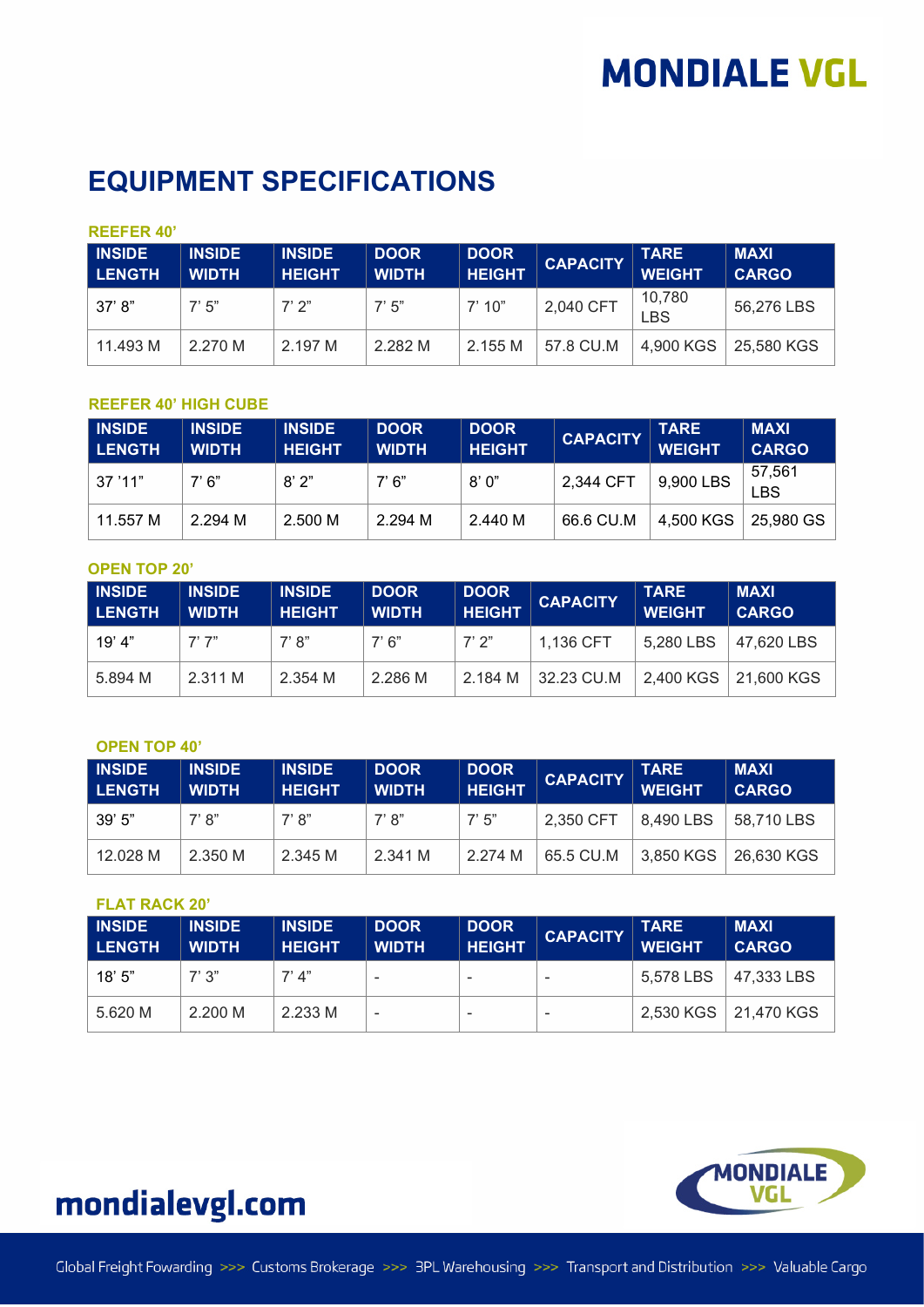## **EQUIPMENT SPECIFICATIONS**

### **FLAT RACK 40'**

| <b>INSIDE</b><br><b>LENGTH</b> | <b>INSIDE</b><br><b>WIDTH</b> | <b>INSIDE</b><br><b>HEIGHT</b> | <b>DOOR</b><br><b>WIDTH</b> | <b>DOOR</b><br><b>HEIGHT</b> | <b>CAPACITY</b> | <b>TARE</b><br><b>WEIGHT</b> | <b>MAXI</b><br><b>CARGO</b> |
|--------------------------------|-------------------------------|--------------------------------|-----------------------------|------------------------------|-----------------|------------------------------|-----------------------------|
| 39' 7"                         | 6' 10"                        | 6'5''                          |                             |                              |                 | 12,081<br><b>LBS</b>         | 85,800 LBS                  |
| 12.080 M                       | 2.428 M                       | 2.103 M                        | ٠                           |                              |                 | 5,480 KGS                    | 39,00 KGS                   |

### **FLAT RACK COLLAPSIBLE 20'**

| <b>INSIDE</b><br><b>LENGTH</b> | <b>INSIDE</b><br><b>WIDTH</b> | <b>INSIDE</b><br><b>HEIGHT</b> | <b>DOOR</b><br><b>WIDTH</b> | <b>DOOR</b><br><b>HEIGHT</b> | <b>CAPACITY</b>          | <b>TARE</b><br><b>WEIGHT</b> | <b>MAXI</b><br><b>CARGO</b> |
|--------------------------------|-------------------------------|--------------------------------|-----------------------------|------------------------------|--------------------------|------------------------------|-----------------------------|
| 18' 6"                         | "? ?"                         | 7' 4"                          | $\overline{\phantom{a}}$    |                              | $\overline{\phantom{a}}$ | 6,061 LBS   61,117 LBS       |                             |
| 5.618 M                        | 2.208 M                       | 2.233 M                        | $\,$                        |                              | ۰                        |                              | 2,750 KGS   27,730 KGS      |

### **FLAT RACK COLLAPSIBLE 40'**

| <b>INSIDE</b><br><b>LENGTH</b> | <b>INSIDE</b><br><b>WIDTH</b> | <b>INSIDE</b><br><b>HEIGHT</b> | <b>DOOR</b><br><b>WIDTH</b> | <b>DOOR</b><br><b>HEIGHT</b> | <b>CAPACITY</b> | <b>TARE</b><br><b>WEIGHT</b> | <b>MAXI</b><br><b>CARGO</b> |
|--------------------------------|-------------------------------|--------------------------------|-----------------------------|------------------------------|-----------------|------------------------------|-----------------------------|
| 39'7"                          | 6'10''                        | 6'5''                          | -                           |                              |                 | 12,787<br><b>LBS</b>         | 85,800 LBS                  |
| 12.080 M                       | 2.126 M                       | 2.043 M                        | $\overline{\phantom{a}}$    | -                            |                 | 5,800 KGS                    | 39,000KGS                   |

#### **PLATFORM 20'**

| <b>INSIDE</b><br><b>LENGTH</b> | <b>INSIDE</b><br><b>WIDTH</b> | <b>INSIDE</b><br><b>HEIGHT</b> | <b>DOOR</b><br><b>WIDTH</b> | <b>DOOR</b><br><b>HEIGHT</b> | <b>CAPACITY</b> | <b>TARE</b><br><b>WEIGHT</b> | <b>MAXI</b><br><b>CARGO</b> |
|--------------------------------|-------------------------------|--------------------------------|-----------------------------|------------------------------|-----------------|------------------------------|-----------------------------|
| 19' 11"                        | 8'0''                         | $7'$ $\Delta$ "                |                             | -                            |                 | 6,061 LBS                    | $\vert$ 52,896 LBS          |
| 6.058 M                        | 2.438 M                       | 2.233 M                        | ٠                           | ٠                            |                 |                              | 2,750 KGS   2,4000 KGS      |

#### **PLATFORM 40'**

| <b>INSIDE</b><br><b>LENGTH</b> | <b>INSIDE</b><br><b>WIDTH</b> | <b>INSIDE</b><br><b>HEIGHT</b> | <b>DOOR</b><br><b>WIDTH</b> | <b>DOOR</b><br><b>HEIGHT</b> | <b>CAPACITY</b> | <b>TARE</b><br><b>WEIGHT</b> | <b>MAXI</b><br><b>CARGO</b> |
|--------------------------------|-------------------------------|--------------------------------|-----------------------------|------------------------------|-----------------|------------------------------|-----------------------------|
| 40' 0"                         | 8'0''                         | 6'5''                          |                             |                              |                 | 12,783<br><b>LBS</b>         | 86,397 LBS                  |
| 12.18 M                        | 2.40 M                        | 1.95M                          |                             |                              |                 |                              | 5,800 KGS   39,200 KGS      |



## mondialevgl.com